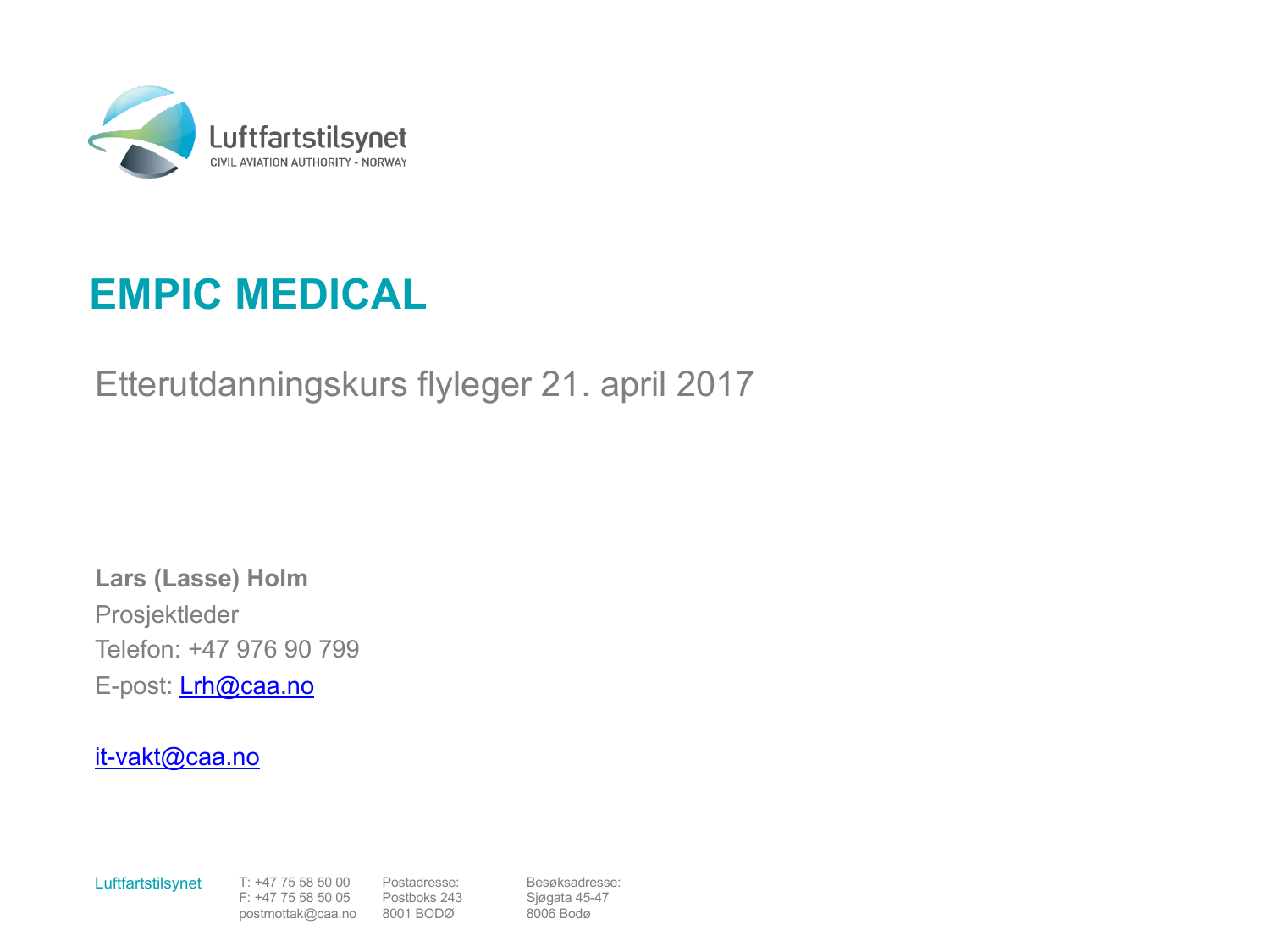

### **Agenda**

- Datautveksling mellom MEDICAL og FCL
- Ny og endret funksjonalitet i nye versjoner
- Fremdriftsplan
- Annet
- Spørsmålsrunde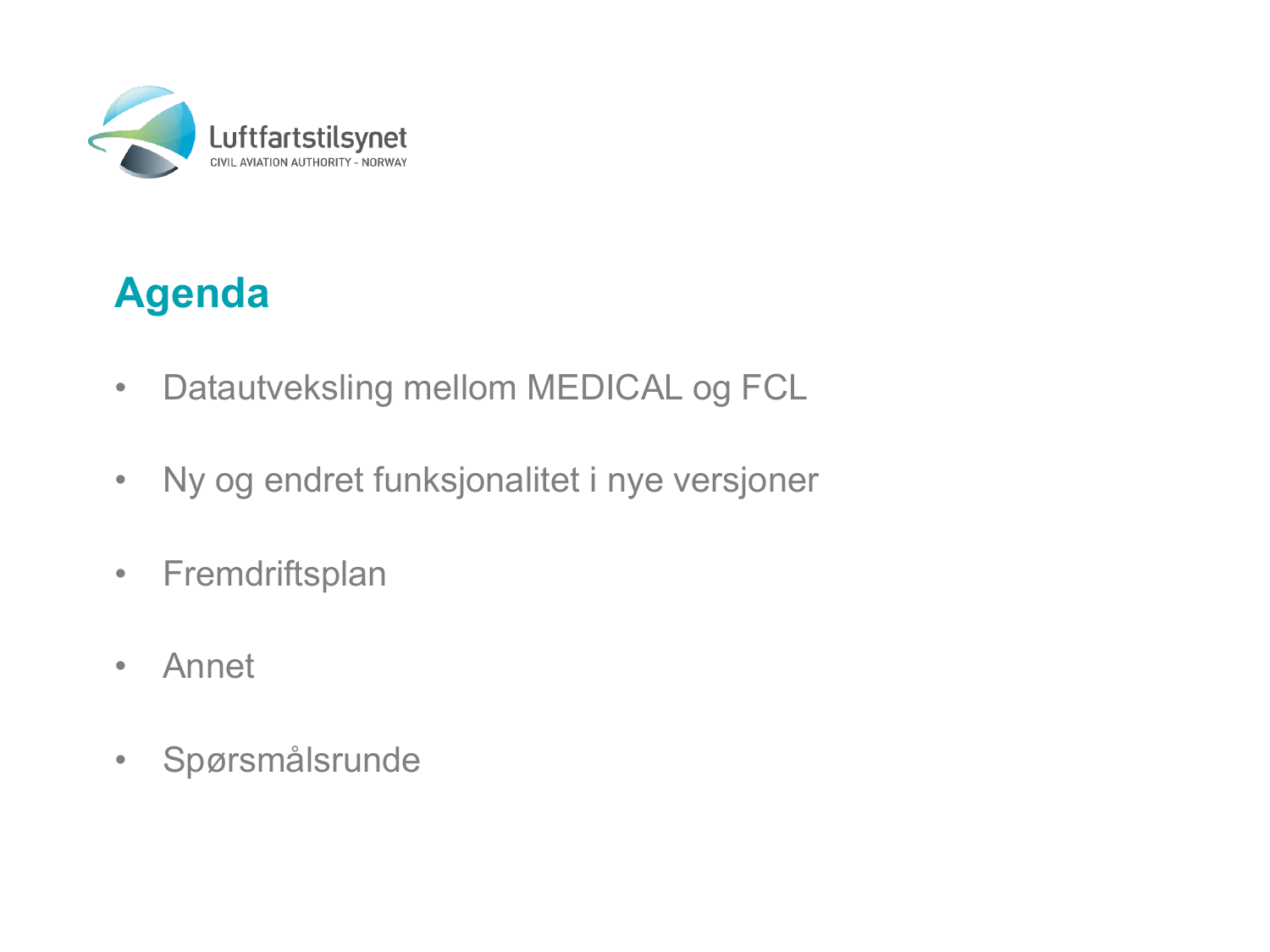

### **Datautveksling**

- Viktig å huske
	- Legge inn korrekte personopplysninger (**fullt navn** osv.)
	- **Ikke bokstaver eller mellomrom i sertifikatnummer**
- Resultatet av en undersøkelse (fit / unfit) blir overført til FCL / ANS når godkjent av AMS.
- Tidligere måtte alle undersøkelser gjennom AMS = flaskehals
- Restanselisten kraftig redusert nå
- Med virkning fra 13. mars er det satt individuelle kriterier
	- Alle initial skal godkjennes
	- Revalidation/renewal (fra hver andre til hver tiende)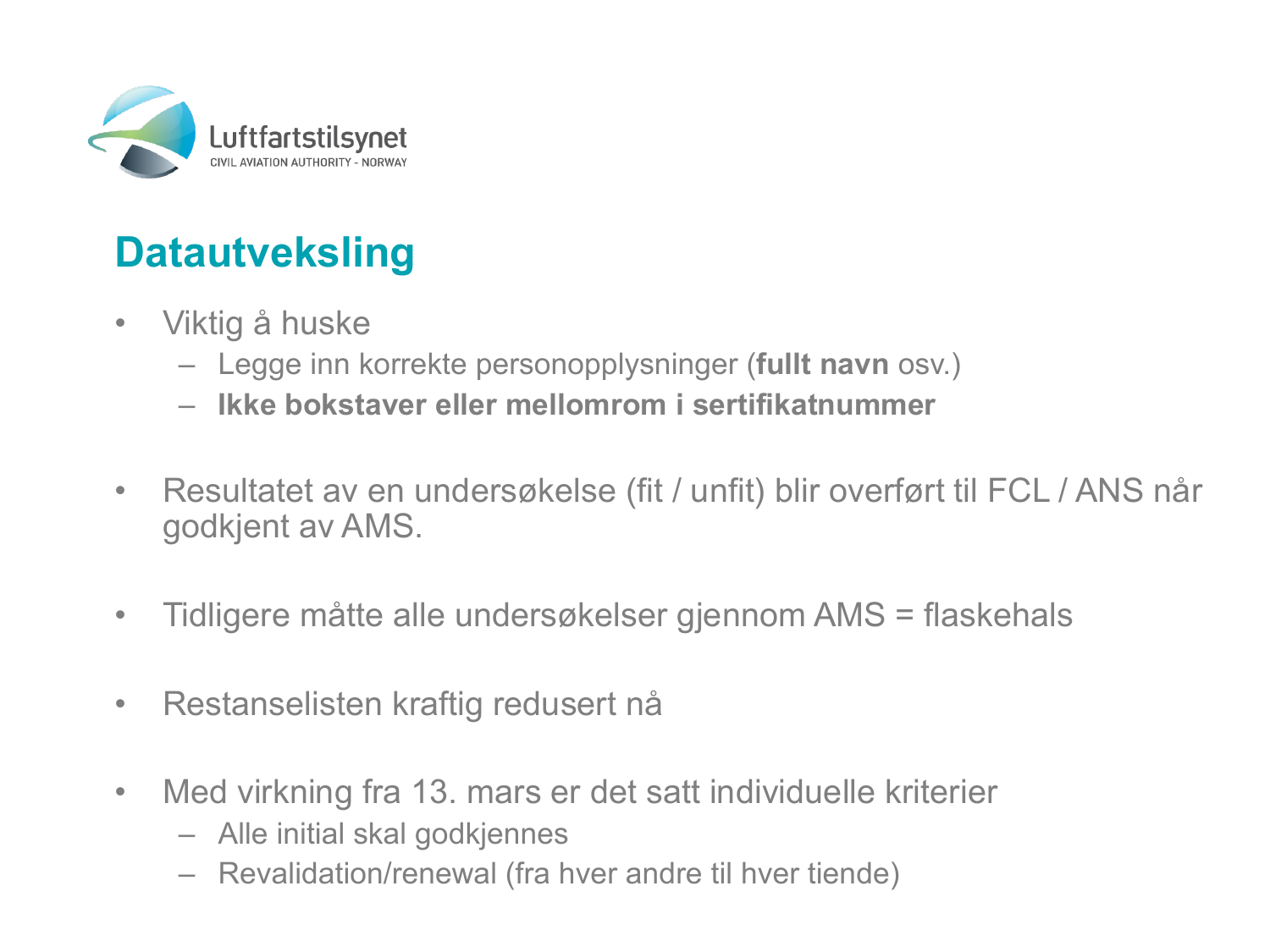

# **Ny og endret funksjonalitet V2016R2 (1)**

- **Improved case assignment in decision browser**
	- Assignment is now possible when selecting a case on one of the tabs. With a right click on the case you can select an assignee or assign the case to yourself (current user).
- **Deactivation of an applicant comment**
	- An applicant comment can be deactivated now. The comment will be attached to the applicant's folder and a log entry is written in the applicant's history.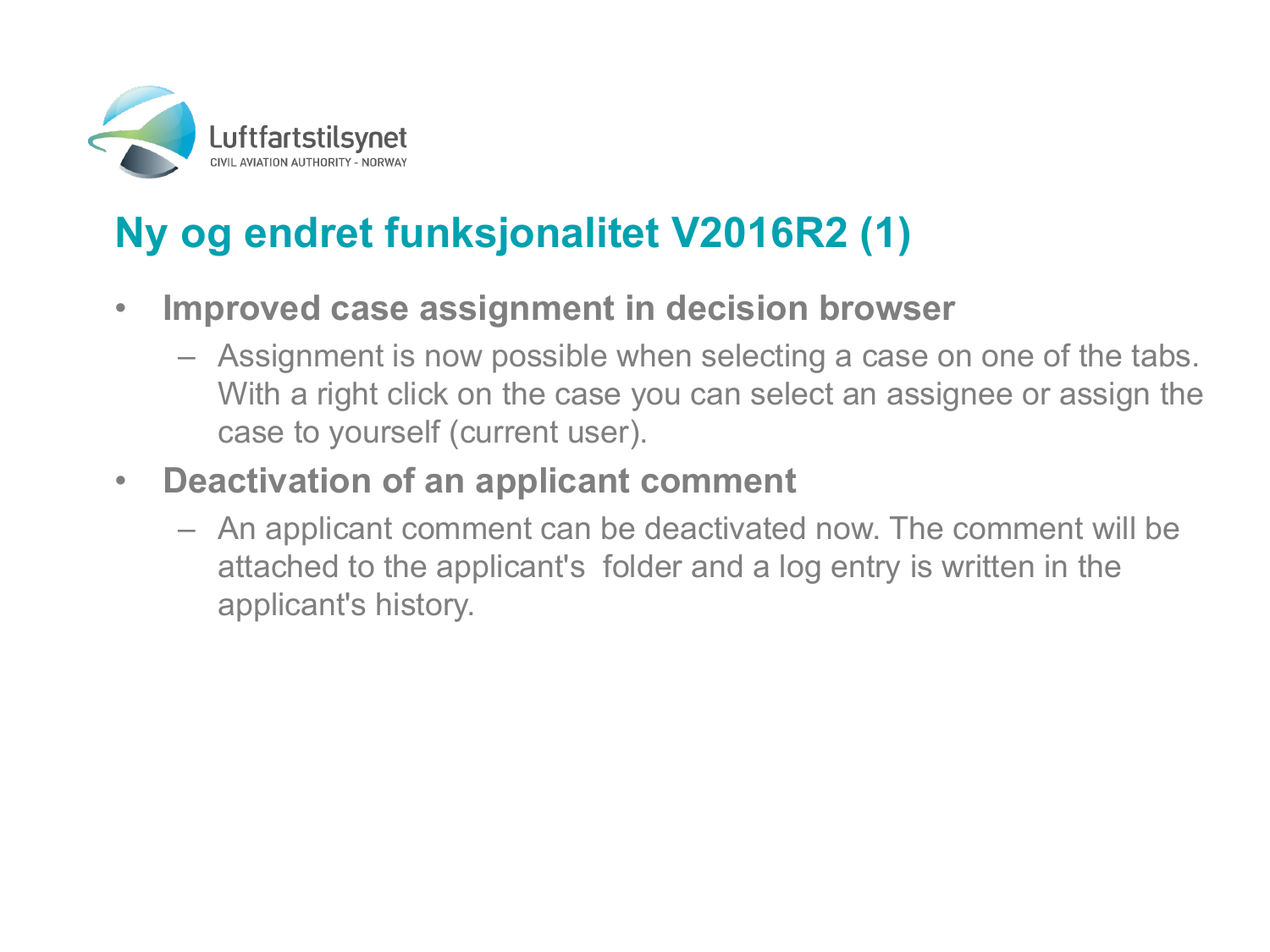

# **Ny og endret funksjonalitet V2016R2 (2)**

#### • **Cancellation of examinations**

– The AMEs are now able to cancel an examination. If an examination has been cancelled, the AME has to enter a reason which is stored in the system. The examination will be closed then and the applicant is treated like unfit, that means the AMS shall use the "Allow AME to examine unfit applicant" workflow for assigning the applicant to an AME.

#### • **Improved case assignment in decision browser**

- Assignment is now possible when selecting a case on one of the tabs. With a right click on the case you can select an assignee or assign the case to yourself (current user).
- **Deactivation of an applicant comment**
	- An applicant comment can be deactivated now. The comment will be attached to the applicant's folder and a log entry is written in the applicant's history.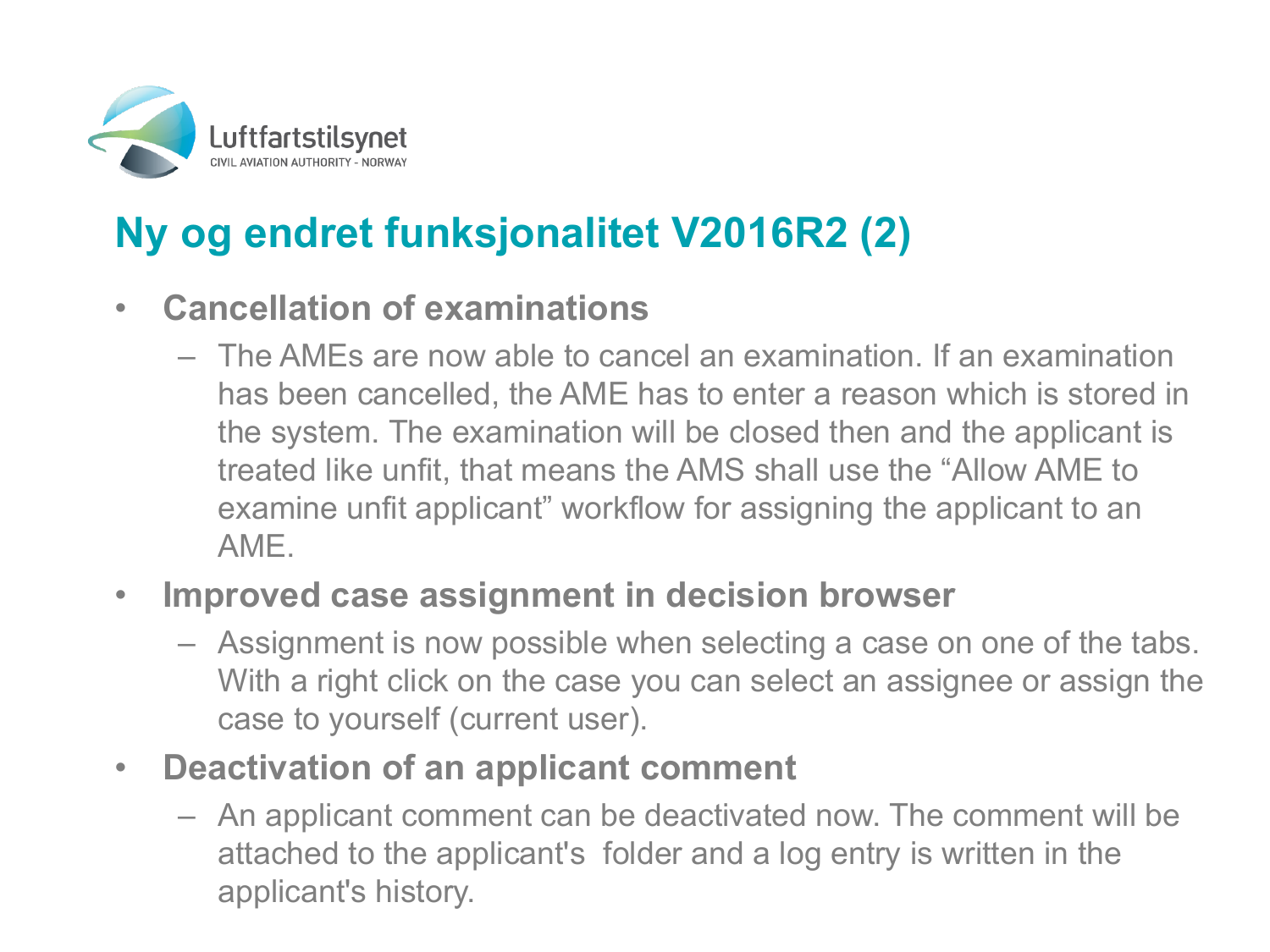

# **Ny og endret funksjonalitet V2016R2 (3)**

### • **Print file of applicant**

– There is a new context menu for the applicant in decision browser / examination viewer / applicant viewer **Print applicant record**. Then all documents in the "Attached Documents" part of all examinations will be printed one after the other. If the permission is granted to a user who is not part of an AMS organisation, the permissions to the examinations will be considered.

#### • **Deactivation of an applicant comment**

- The applicant comment for setting the "red flag" may now be archived with the context menu on the applicant comment folder. The comment is moved to the applicant folder and a history entry is created.
- **Colour code in the decision browser**
	- Referrals are now marked by a green colour.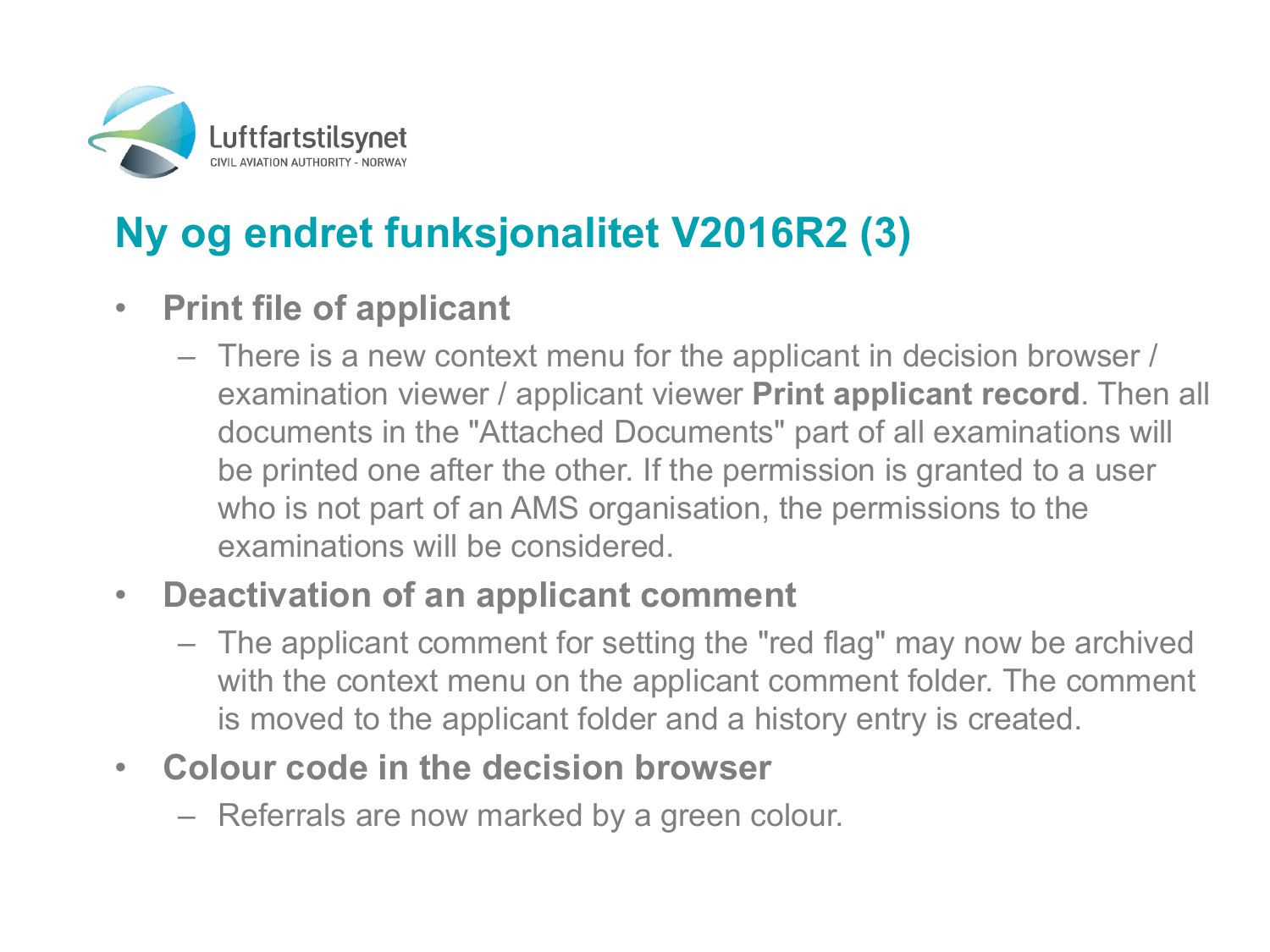

# **Ny og endret funksjonalitet V2017R1 (1)**

- **ATCO Initial haemoglobin required**
	- There is a new global property "Haemoglobin required for ATCO Initial" which is set to true by default.
- **Referral information is kept at reject**
	- If an examination is rejected by the AMS, the referral information is not removed from the examination report, only existing recommendations.
- **AMS involved examinations in examination tree**
	- All examinations with a special handling like consultation and referral are now marked with a yellow star on the top left corner of the examination folder icon.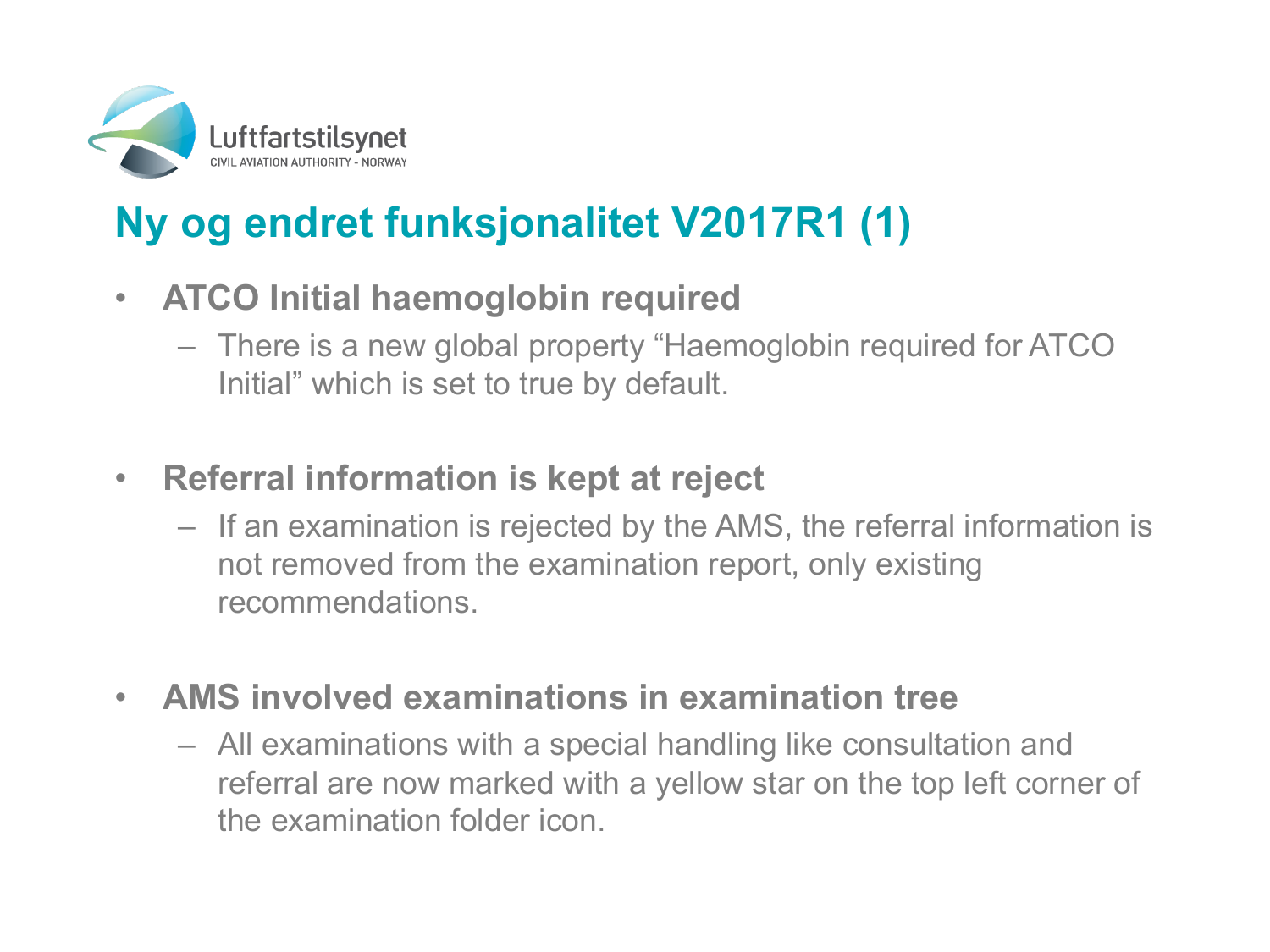

# **Ny og endret funksjonalitet V2017R1 (2)**

- **Limitations at external examinations**
	- It is now possible to enter the limitations when creating external (finished or unfinished) examinations.

#### • **Reopen the last examination**

– It is now possible for the AMS to reopen the last closed examination of an applicant out of the applicant view via context menu of the examination. The examination is then added to the overview in the decision browser for further AMS work.

#### • **Documents attached by AMS**

– Documents which have been attached at AMS are provided with a suffix "(AMS)" now.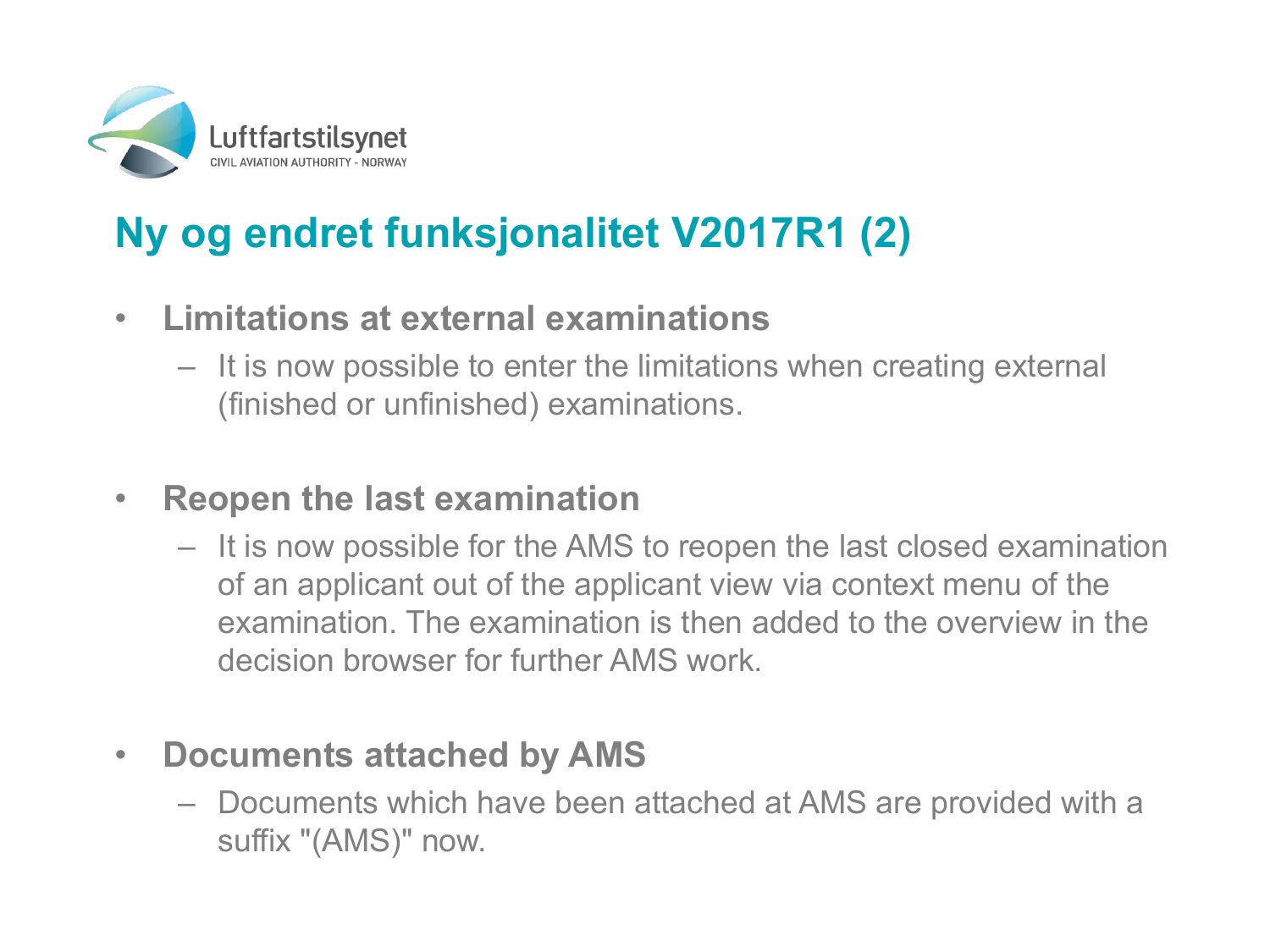

# **Ny og endret funksjonalitet V2017R1 (3)**

- **Granting read rights is now configurable**
	- There are two new global properties where you can define, if an AME is able to pull the read rights (with the glasses in examination viewer) or to grant read rights to another AME in the applicant management.
		- Enable pull read rights / Enable push read rights
- **Filter element in AME worklist**
	- It is now possible to use the table filter in the worklist of the AME.
- **Consultation documents are archived now**
	- After sending a consultation back to the AME, both consultation documents are archived now and may not be changed afterwards.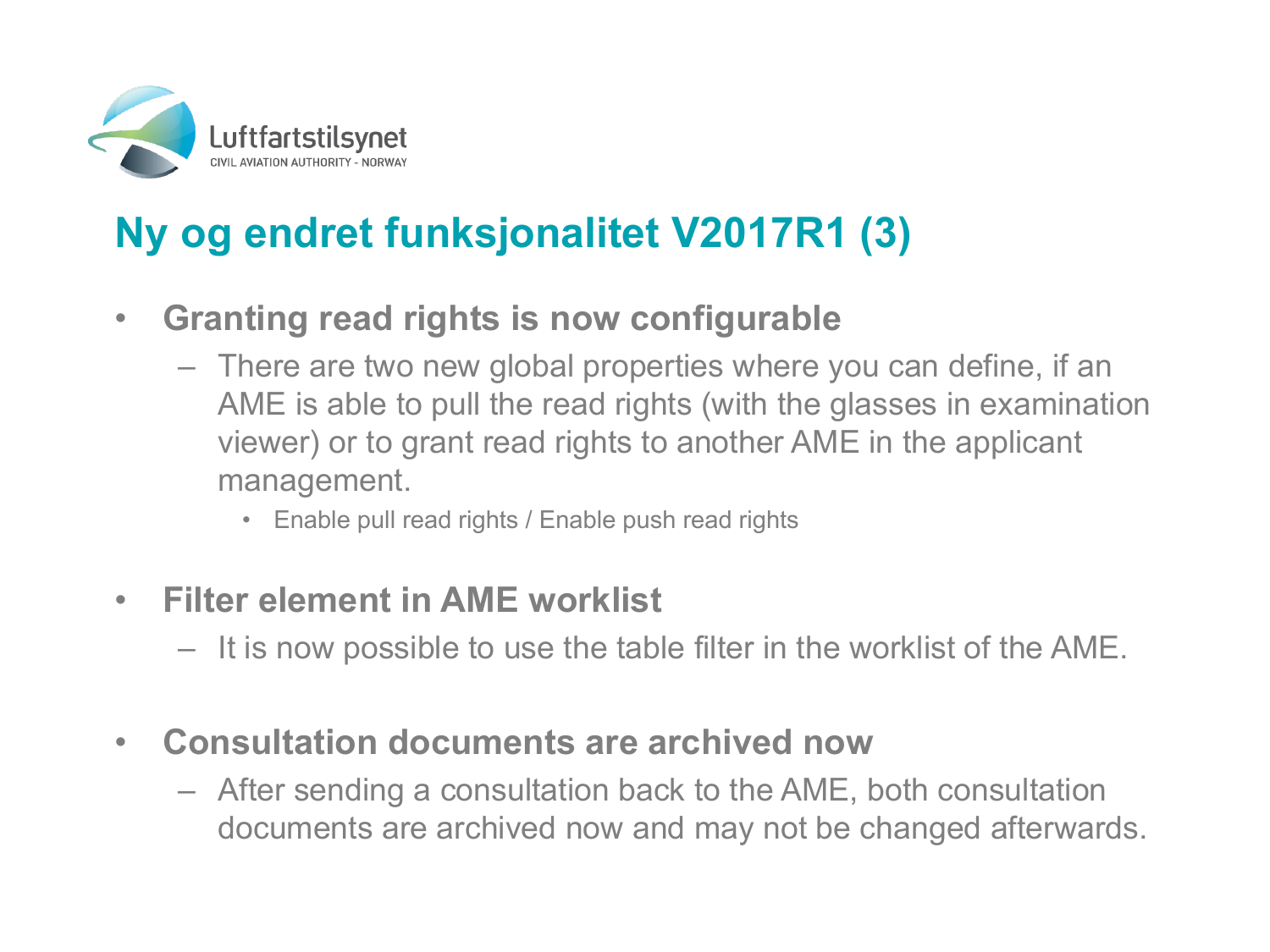

### **Fremdriftsplan**

- Ny versjon (V2017R1) installeres i Test system primo mai – Litt testing i FMS
- Installering i Produksjon ultimo mai
	- Under forutsetning at ingen alvorlige problemer avdekkes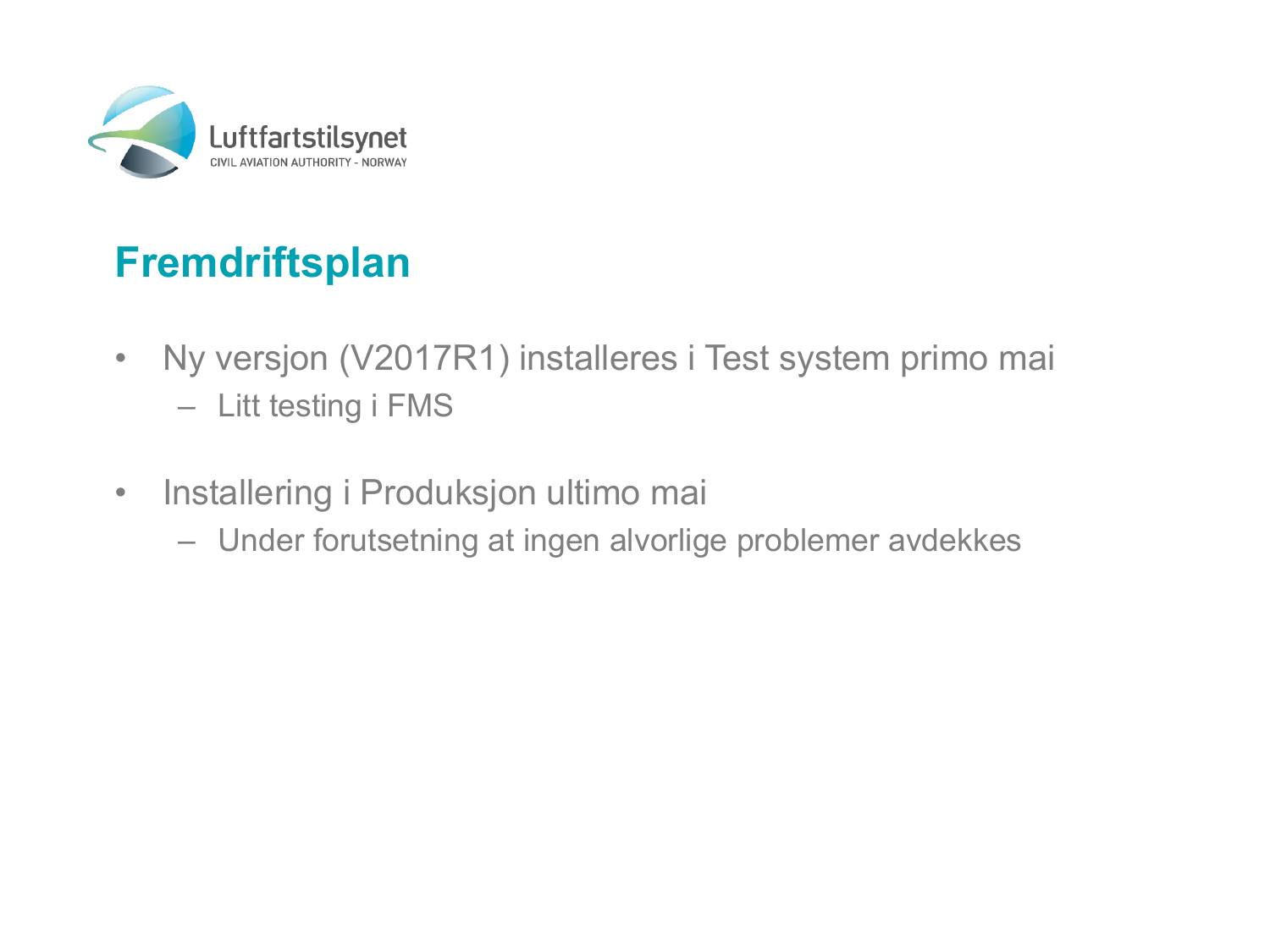

### **Annet**

- Informasjonsskriv til innehavere nå tilgjengelig under Document Folder.
- Henvendelser vedrørende påloggings-/passordproblemer
	- it-vakt@caa.no
	- Nytt passord på SMS
- Henvendelser vedrørende system- og/eller brukerproblemer
	- Flymedisinsk seksjon
	- Undertegnede